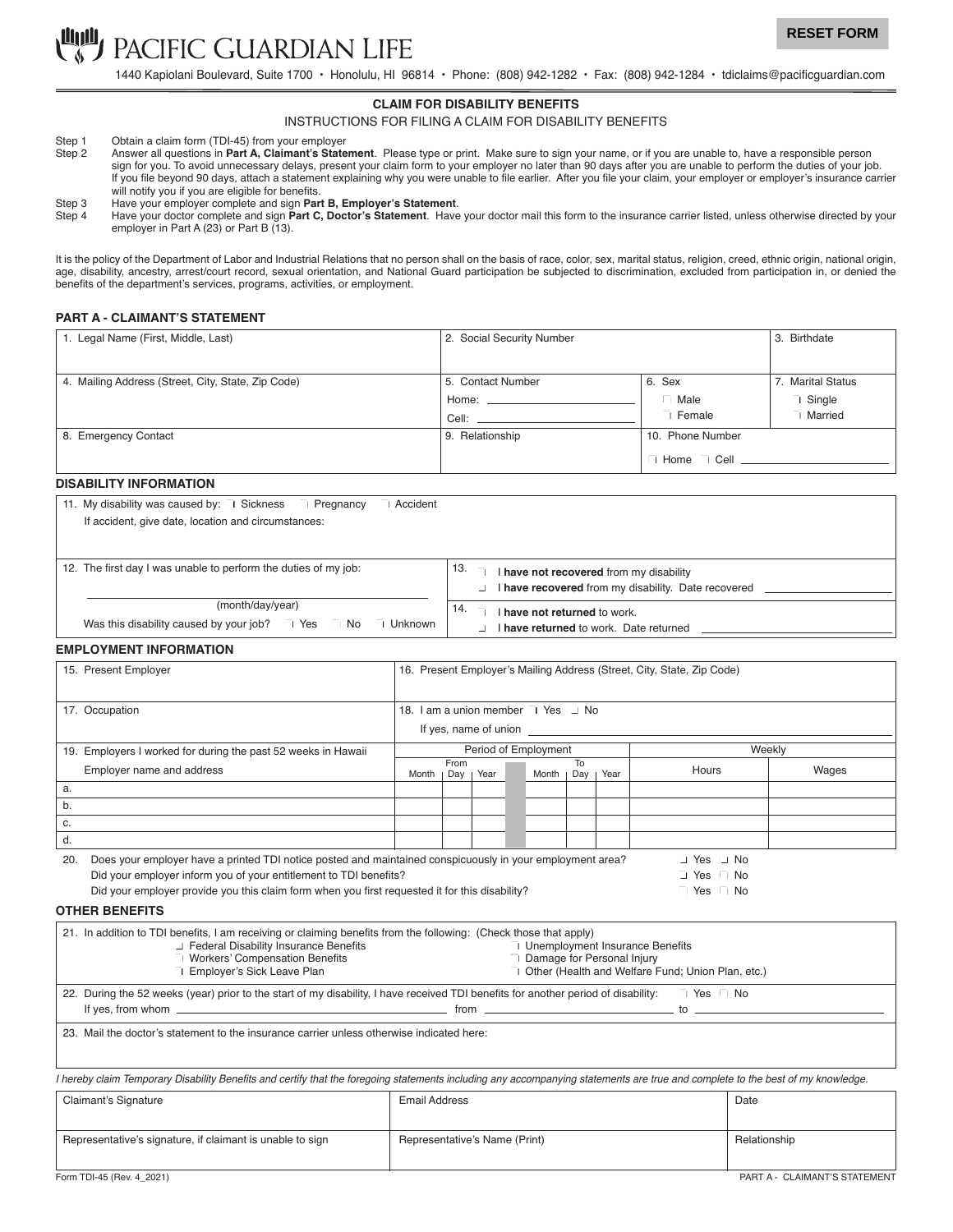# **PART B - EMPLOYER'S STATEMENT**

# \_\_\_\_\_\_\_\_ % PREMIUM PAID BY EMPLOYER

**IMPORTANT:** To enable your disabled employee to receive TDI benefits within 10 days as required by law, it is imperative that you complete the following information for prompt submittal to your insurance carrier.

| 1. Claimant's Name                                                                                                                                                                                                                                                                                                                                                                                                                                                                                                                                                                       |                                     |             |                  |                    | 2. Claimant's Occupation                                                                                                                        |                                   |                               | 3. Employer Dept. of Labor No.                                      |                              |  |
|------------------------------------------------------------------------------------------------------------------------------------------------------------------------------------------------------------------------------------------------------------------------------------------------------------------------------------------------------------------------------------------------------------------------------------------------------------------------------------------------------------------------------------------------------------------------------------------|-------------------------------------|-------------|------------------|--------------------|-------------------------------------------------------------------------------------------------------------------------------------------------|-----------------------------------|-------------------------------|---------------------------------------------------------------------|------------------------------|--|
| 5. Firm or Trade Name<br>4. TDI Group & Account Number                                                                                                                                                                                                                                                                                                                                                                                                                                                                                                                                   |                                     |             |                  |                    | 6. Business Address                                                                                                                             |                                   |                               |                                                                     |                              |  |
| 7. In reporting wage information below, use gross wages, which include<br>wages and all other remuneration such as commissions, bonuses,<br>tips and cash value of meals, lodging, etc. Answer either A, B, or C.<br>A. If claimant was paid on a salary basis, enter claimant's weekly or<br>monthly salary earned in the last week or month prior to the date                                                                                                                                                                                                                          |                                     |             |                  |                    | 8. Worked: J Full-time<br>$\sqcup$ Part-time<br>Date hired: __________<br>(Month)<br>(Day)<br>(Year)<br>Date last worked prior to disability:   |                                   |                               |                                                                     |                              |  |
|                                                                                                                                                                                                                                                                                                                                                                                                                                                                                                                                                                                          | claimant's disability began:        |             |                  |                    |                                                                                                                                                 |                                   | (Month)                       | (Day)<br>(Year)                                                     |                              |  |
| B. If paid on an hourly basis, give rate per hour \$<br>the weekly earnings for the past 8 weeks prior to the date disability<br>began, including the last date worked. (Include reported tips)                                                                                                                                                                                                                                                                                                                                                                                          |                                     |             |                  | . Enter            | 9. Check days normally worked:<br>U Sun U Mon J Tues J Wed I Thurs U Fri U Sat<br>If on rotation, give number of days worked per week: ________ |                                   |                               |                                                                     |                              |  |
| Week No.                                                                                                                                                                                                                                                                                                                                                                                                                                                                                                                                                                                 |                                     | Week Ending |                  | No. Days<br>Worked | Gross<br>Amount                                                                                                                                 |                                   | employee's disability began:  | 10. Enter the following for the last 52 weeks prior to the date the |                              |  |
| $\mathbf{1}$<br>2<br>3                                                                                                                                                                                                                                                                                                                                                                                                                                                                                                                                                                   | Month                               | Day         | Year             |                    |                                                                                                                                                 | Calendar<br><b>Quarter Ending</b> | No. of<br><b>Weeks Worked</b> | No. of Hours<br>Worked Per Wk.                                      | <b>Total Wages</b><br>Earned |  |
| $\overline{4}$<br>5                                                                                                                                                                                                                                                                                                                                                                                                                                                                                                                                                                      |                                     |             |                  |                    |                                                                                                                                                 |                                   |                               |                                                                     |                              |  |
| 6                                                                                                                                                                                                                                                                                                                                                                                                                                                                                                                                                                                        |                                     |             |                  |                    |                                                                                                                                                 |                                   |                               |                                                                     |                              |  |
| $\overline{7}$                                                                                                                                                                                                                                                                                                                                                                                                                                                                                                                                                                           |                                     |             |                  |                    |                                                                                                                                                 |                                   |                               |                                                                     |                              |  |
| 8<br>11. Do you think this disability was caused by the claimant's job?<br><b>XXXX</b><br><b>XXXX</b><br><b>XXXX</b><br>Total<br><b>J</b> Unknown<br>⊿ Yes<br>∣⊥ No<br>C. If claimant received any or all earnings on a commission or<br>Was an Employer's Report of Industrial Injury WC-1 filed?<br>piecework basis, enter these earnings for the last 52 weeks prior to<br>$\sqcup$ Yes<br>$\Box$ No<br>the date claimant's disability began:<br>If yes, advise name and address of Worker's Compensation carrier:<br>This covers the period:<br>(month/day/year)<br>(month/day/year) |                                     |             |                  |                    |                                                                                                                                                 |                                   |                               |                                                                     |                              |  |
| 12. Has or will this employee receive all or any portion of the period of disability covered by this claim:<br>⊿ Yes<br>$\Box$ No<br>Wage<br>Salary<br>$\sqcup$ Yes<br>$\sqcup$ No<br>Sick leave pay<br>$\sqcup$ Yes<br>$\sqcup$ No<br>Vacation pay<br>$\sqcup$ Yes<br>$\sqcup$ No<br>Separation pay<br>$\sqcup$ Yes<br>$\sqcup$ No<br>If yes, show period:<br>through<br>Amount \$<br>From: _                                                                                                                                                                                           |                                     |             |                  |                    |                                                                                                                                                 |                                   |                               |                                                                     |                              |  |
|                                                                                                                                                                                                                                                                                                                                                                                                                                                                                                                                                                                          |                                     |             | (month/day/year) |                    |                                                                                                                                                 | (month/day/year)                  |                               |                                                                     |                              |  |
|                                                                                                                                                                                                                                                                                                                                                                                                                                                                                                                                                                                          | 13. Mail the doctor's statement to: |             |                  |                    |                                                                                                                                                 |                                   |                               |                                                                     |                              |  |

I hereby certify that the above information is true and complete to the best of my knowledge.

| Print name of employer or employer's representative | Signature of employer or employer's representative | Date    |
|-----------------------------------------------------|----------------------------------------------------|---------|
|                                                     |                                                    |         |
| Title                                               | Email Address                                      | Tel No. |
|                                                     |                                                    | Fax No. |